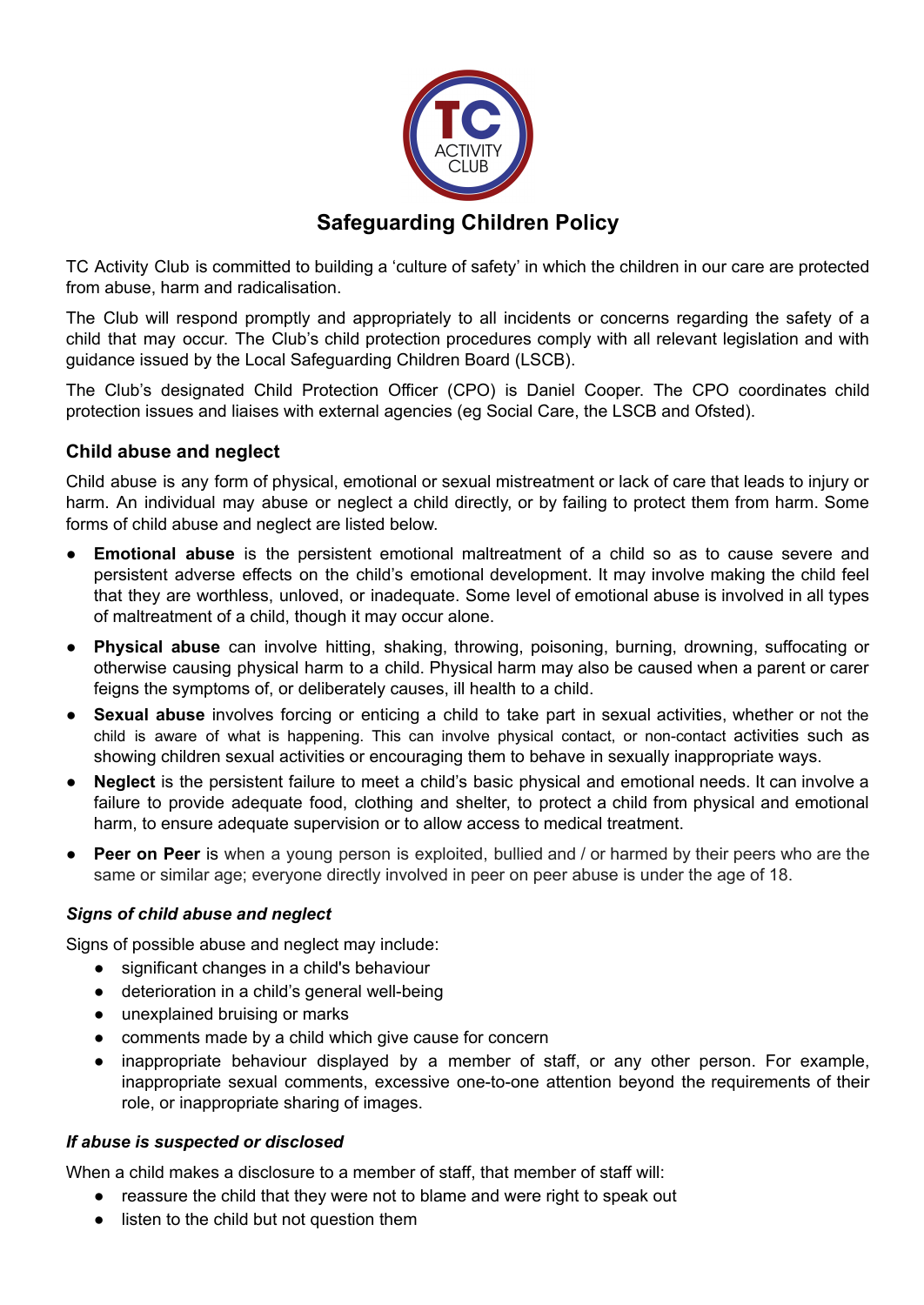- give reassurance that the staff member will take action
- record the incident as soon as possible (see *Logging an incident* below).

If a member of staff witnesses or suspects abuse, they will record the incident straightaway. If a third party expresses concern that a child is being abused, we will encourage them to contact Social Care directly. If they will not do so, we will explain that the Club is obliged to and the incident will be logged accordingly.

### **Extremism and radicalisation**

All childcare settings have a legal duty to protect children from the risk of radicalisation and being drawn into extremism. There are many reasons why a child might be vulnerable to radicalisation, including:

- feeling alienated or alone
- seeking a sense of identity or individuality
- suffering from mental health issues such as depression
- desire for adventure or wanting to be part of a larger cause
- associating with others who hold extremist beliefs

#### *Signs of radicalisation*

Signs that a child might be at risk of radicalisation include:

- changes in behaviour, for example becoming withdrawn or aggressive
- claiming that terrorist attacks and violence are justified
- viewing violent extremist material online
- possessing or sharing violent extremist material

If a member of staff suspects that a child is at risk of becoming radicalised, they will record any relevant information or observations on a **Logging a concern** form, and refer the matter to the CPO.

#### **Logging an incident**

All information about the suspected abuse or disclosure, or concern about radicalisation, will be recorded on the **Logging a concern** form as soon as possible after the event. The record should include:

- date of the disclosure, or the incident, or the observation causing concern
- date and time at which the record was made
- name and date of birth of the child involved
- a factual report of what happened. If recording a disclosure, you must use the child's own words
- name, signature and job title of the person making the record.

The record will be given to the Club's CPO who will decide on the appropriate course of action.

For concerns about **child abuse,** the CPO will contact Social Care. The CPO will follow up all referrals to Social Care in writing within 48 hours. If a member of staff thinks that the incident has not been dealt with properly, they may contact Social Care directly.

For minor concerns regarding **radicalisation,** the CPO will contact the Local Safeguarding Children Board (LSCB). For more serious concerns the CPO will contact the Police on the non-emergency number (101), or the anti-terrorist hotline on 0800 789 321. For urgent concerns the CPO will contact the Police using 999.

## **Allegations against staff**

If anyone makes an allegation of child abuse against a member of staff:

- The allegation will be recorded on an **Incident record** form. Any witnesses to the incident should sign and date the entry to confirm it.
- The allegation must be reported to the Local Authority Designated Officer (LADO) and to Ofsted. The LADO will advise if other agencies (eg police) should be informed, and the Club will act upon their advice. Any telephone reports to the LADO will be followed up in writing within 48 hours.